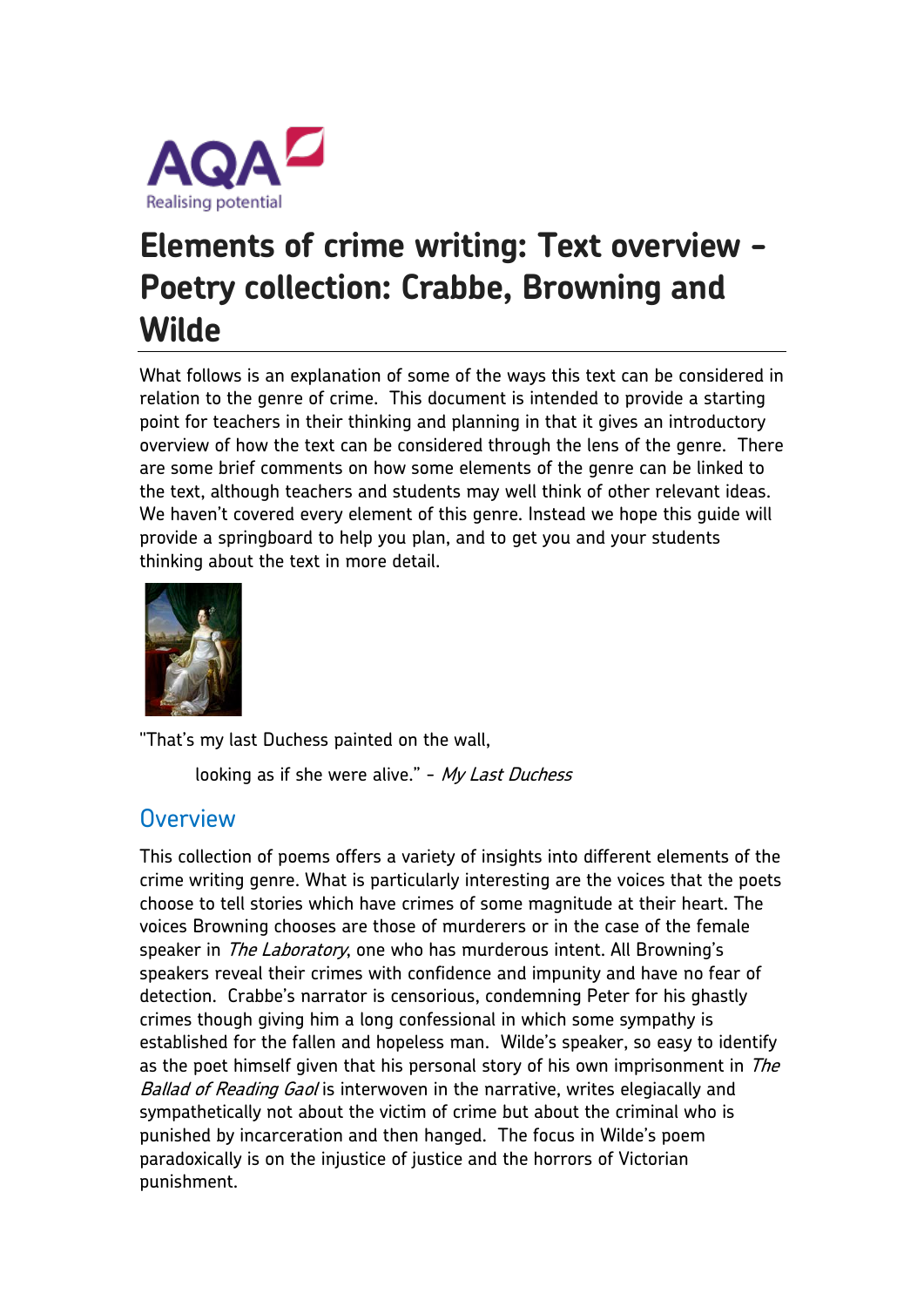### Murder and violence

Crabbe's and Browning's stories centre on a murder or murders while Wilde's poem has a murder in its back-story. Crabbe describes how Peter abuses his father, indirectly bringing about his death and is then responsible for the deaths of three "piteous orphans" he buys from the workhouse. Browning's jealous Duke in My Last Duchess "gave commands" and stopped the smiles of his young wife permanently; the lover of Porphyria strangles her so that she remains eternally his and the female poisoner in *The Laboratory* wants her rivals in love to suffer agonising deaths. Their behaviour marks them as criminals of the most heinous of crimes. Wilde also writes about a murderer – here a real life figure, trooper Charles Thomas Wooldridge, who cut the throat of the wife whom he loved out of jealousy. Wilde says little about the crime itself other than that she was a "poor dead woman whom [Wooldridge] loved" and he slightly romanticises and sanitises the real story by saying she, like Desdemona, was "murdered in her bed" (in real life Wooldridge had been violent to his wife some weeks before the murder, had told a colleague that on the day of the murder he was "going to do some damage" and had actually put a razor to his wife's throat in the street). Significantly Wilde also says nothing of her apparent unfaithfulness or of Wooldridge's jealousy. What Wilde focuses on is the potential for murder that is in all human beings ("Yet each man kills the thing he loves"). He does not single out Wooldridge as an aberrant individual; he is simply a flawed human being, one who like others has been ensnared in the "iron gin that waits for Sin".

In crime stories, a key element that is often found is violence. Violence is described explicitly in Peter Grimes and Porphyria's Lover. Peter's "savage" acts are listed and repeated (the first boy has bruises that make him stoop and the third suffers "vile blows" that lead to his death); and the lover calmly explains how "he found a thing to do" and strangles Porphyria with her yellow hair. In My Last Duchess the violence is implied. The Duke resents his wife's cheerfulness and smiling at others so gives commands so that "all smiles stopped", implying that he commissioned the violence done to her rather than committing it himself. In *The Laboratory* the female speaker delights in the brutal and painful deaths her rivals will suffer. The violence is vividly imagined and although it does not occur in the poem itself, the speaker's desire that the poison will "brand, burn up, bite into" her victims is disturbing. In The Ballad of Reading Gaol, there is no description of the violence inflicted on the murdered woman, but Wilde details both the psychological and physical violence inflicted on all prisoners (sewing sacks until hands bleed, tearing ropes to shreds, walking past graves that gape for those who are executed) and in particular there is a focus on the horror of hanging: although it might be sweet, Wilde suggests, to dance to violins, it is "not sweet with nimble feet/To dance upon the air". In this respect the poem is a protest poem about the dehumanisation of prison life and the use of capital punishment in the 19th century.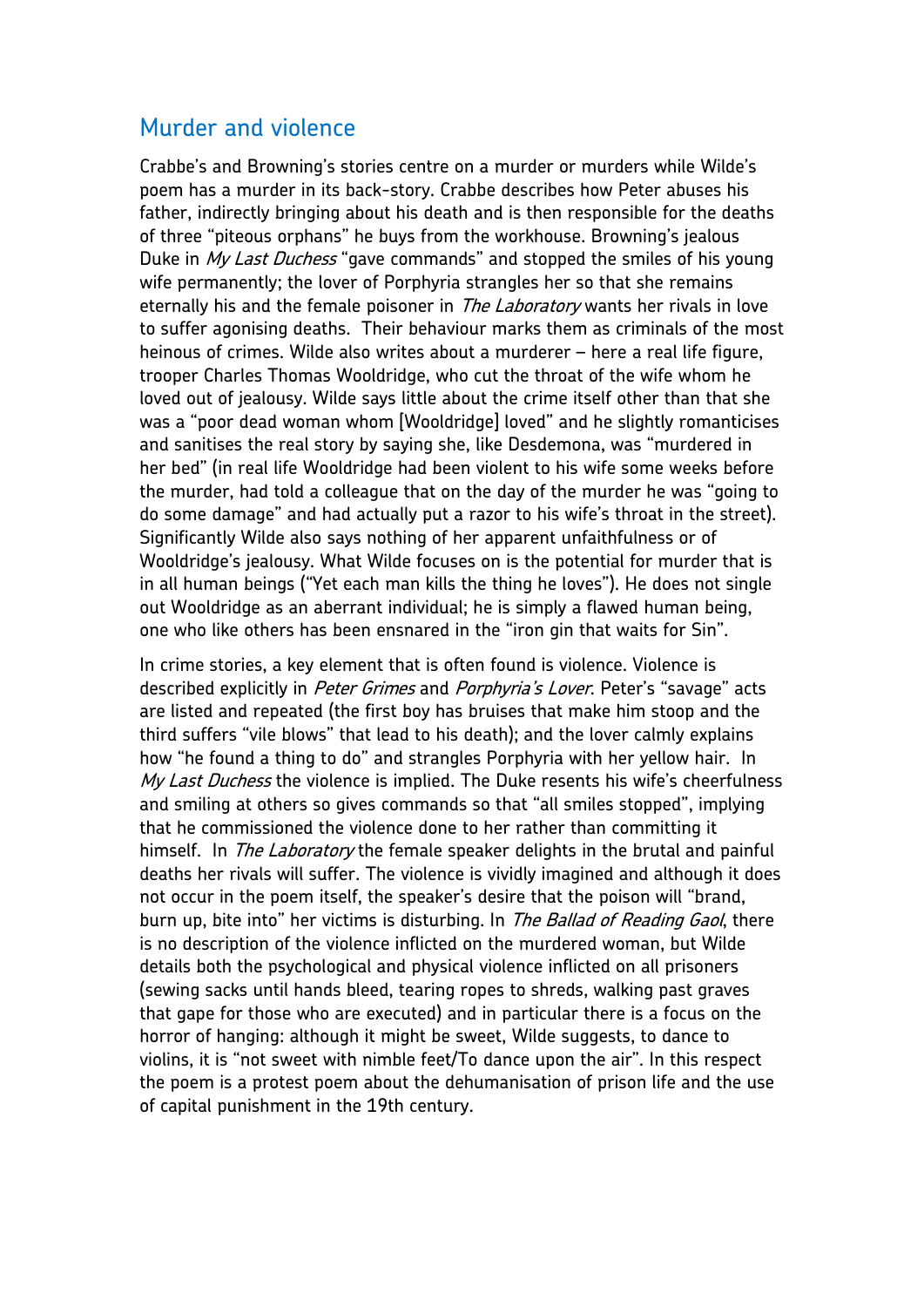## The criminal psyche

All five poems explore the criminal psyche in some detail but in very different ways. Peter's motive appears to result from a psychopathic need to subject a "feeling creature" "to his power" and when the ability to buy a victim is finally removed by the burghers, Peter begins a descent into madness, coaxed along both by the "spirits" of his victims and the village people's cries of "wicked man" as he begins to experience guilt for what he has done. His speech to the priest at the end of the poem is a confession of sorts, but while he appears to feel some remorse, in particular for the second boy whose death "hit [his] conscience", the main focus of his ramblings is self-pity and terror of "the place of horrors", presumably the hell to which he fears he is headed. His confessional is also interwoven with a desire to defend his actions, perhaps to save himself from everlasting torture. Peter clearly is terrified of punishment. This is not the case with Browning's characters who do not fear or expect punishment; neither do they exhibit any regret for crimes committed or, in the case of the poisoner, any moral qualms about the deed to be done. Browning's poems offer disturbing insights into the darker side of the human psyche in which no moral framework operates. Porphyria's lover justifies his act by claiming that his victim felt "no pain" and that her death was a result of "her darling one wish" to be with him forever, implying a psychopathic inability to emotionally engage with Porphyria and a desire to justify his actions, evidenced most clearly when he boasts that he has sat with her body all night long and God has not said a word. The speaker here is coldly objective in his delivery and it could be argued that he displays signs of madness, hardly surprising perhaps given that Browning first published the poem under the title *Madhouse Cells*. In My Last Duchess the Duke's criminal psyche is conterminous with his aristocratic male power. There is undisguised arrogance and pride in his speech and the feeling that he is convinced he was right to take things in hand with his wayward wife who ranked his "gift of a nine-hundred-years-old name/With anybody's gift". In The Laboratory, Browning perhaps encourages some sympathy for his narrator who, while plotting her murders, describes her motives which are borne of imagining her rivals' laughing at her suffering as the abandoned lover. The speaker is excited as she plots her revenge, delighted in the pain she will inflict. There is something manic and perhaps also enchanting about the way she savours the exquisite colours and textures of the ingredients for the poison. All three Browning poems are dramatic monologues and this form allows the writer to make readers complicit in the dark deeds of the speakers. In this respect the poems are discomforting. The Ballad of Reading Gaol works differently in the way that it offers insights into the criminal psyche. Here the first person narrator, who is himself a criminal – though significantly Wilde does not say what his crime is – seems to suggest that there is a collective criminal consciousness that suffers guilt and shares a common humanity, a consciousness that is not depraved or insane. The poem is interesting in that Wilde bypasses the crimes that have led to incarceration and says nothing of the mindset or motivations of the offenders. He focuses instead on the thoughts and feelings of the criminals in relation to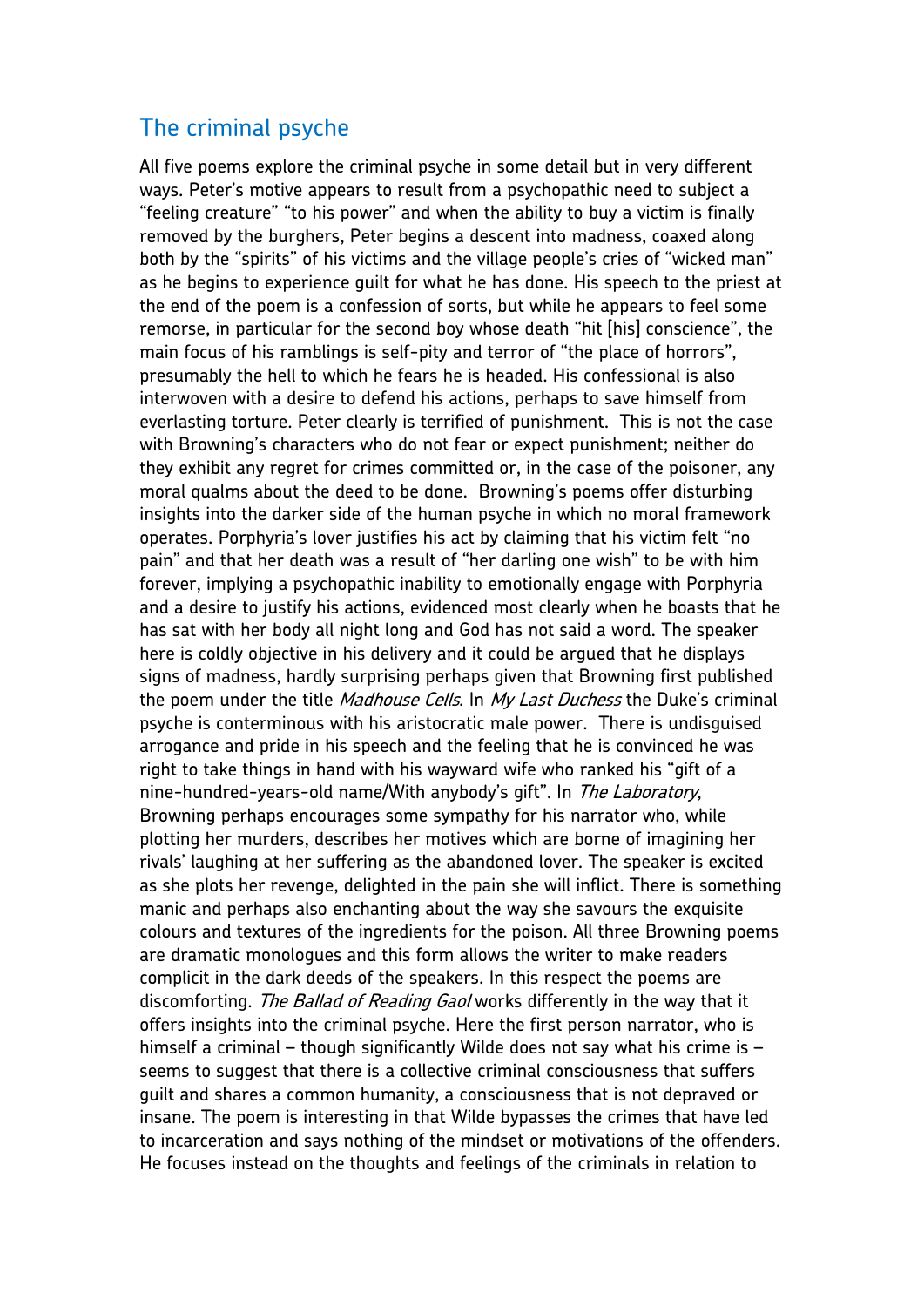their punishments, their humiliation, emptiness and shared misery: "I never saw sad men who looked/With such a wistful eye/Upon that little tent of blue/We prisoners call the sky".

#### Victims

There are victims in all the stories of Crabbe, Browning and Wilde, though given that Browning uses first person narrators who are murderers and speak with impunity, there is little sympathy given to the victims by the speakers, though some is afforded by the writers in spite of the narrators. Porphyria is shown to be warm and loving, trusting her lover as she places her smiling rosy little head on his shoulder. After he has murdered her, the lover claims that she felt "no pain" but his eerily detached voice makes this an unconvincing assertion. Browning allows us to see that the duchess is open, friendly and free of any kind of pride that might be associated with her social position. She clearly loves life, appreciates nature and is grateful to anyone who shows her kindness. All activities draw "from her alike the approving speech/Or blush". No details are given of how the duke's commands are carried out and readers can only speculate on how her smiles are stopped. The narrator of The Laboratory excitedly imagines how her victims will die: Pauline will have only thirty minutes to live and Elise, "with her head/and her breast and her arms and her hands" will simply "drop dead" but the narrator's focus is more on the power of the poison than the victims who, in the narrative present, are happily dancing at the King's. The child victims in *Peter Grimes* are directly presented as innocent and Peter's father, who is God-fearing, caring and a hard worker, is elevated by the writer. The boys are "pinn'd, beaten, cold, pinch'd, threaten'd and abused"; their cries are heard by the town and their injuries are stark. In contrast, in The Ballad of Reading Gaol, Wilde only gives brief mention in the opening stanza of the wifevictim of Wooldridge's crime. There is no discussion of her suffering, her unfaithfulness or her loss of life. Instead Wilde casts the murderer as the victim in his crime story: Wooldridge is depicted as a casualty of a punitive judicial system which claims to uphold Christian values yet shows itself incapable of forgiveness, denying sinners the possibility of redemption. Wilde pities his doomed fellow prisoner who killed the thing he loved. He wonders what Wooldridge must have thought during his last three weeks on earth, how he felt when he was watched during prayer and when he wept and how on the scaffold he will have been wistful as he took his "last look at the sky".

#### Punishment

In terms of the key crime writing element of punishment, the three writers clearly differ. In Peter Grimes, Crabbe includes a detailed description of Peter's torment as he is punished by the society which rejects him and by the "three spirits" who torture him. In the poem Crabbe presents the trial and punishment of Peter, both elements we would expect to find in crime writing. After the death of the third child, Peter is summoned to appear before the town's burghers. Although the mayor allows him to go free Peter can never again have a "boy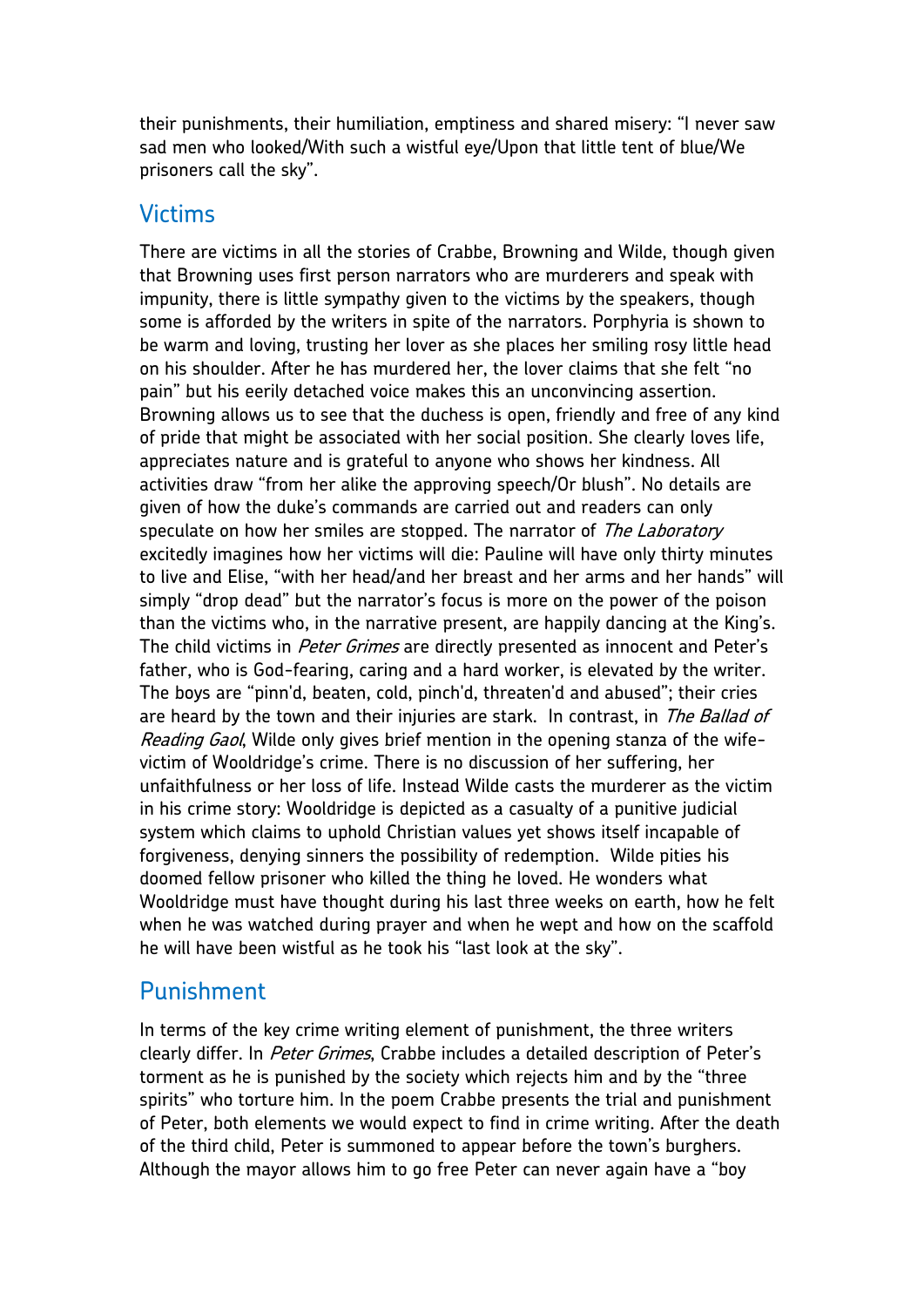abide" with him and he is hated and shunned by the people of the town. His isolation is the first part of his punishment and he becomes oppressed with "misery, grief, and fear". Like Macbeth, his sleep is disturbed by horrible images that shake him nightly. Crabbe suggests that Peter's terrors are a result of his meditating on his crimes, though there is no certainty. What is clear is that he becomes a "distempered man", haunted by images of those he killed or abused. Significantly it is his father who rises before him, like the ghost of old Hamlet, and it drives his son to madness. The poem ends with the implication that his punishment will continue beyond the grave. Even in death the spirits will never allow him to rest in peace: "Again they come", he mutters as he dies.

In Browning's poems there is no sense of punishment or moral resolution. This is unusual in terms of crime writing. In My Last Duchess, the Duke is free to negotiate another wife and dowry and Porphyria's lover appears to feel vindicated because "God has not said a word" against his crime. In The Laboratory the focus of the poem is on the plotting of multiple murders rather than the consequences. The alchemist seems happy to comply with the speaker's wishes to concoct the lethal poison and there is no indication in the poem that her criminal intentions will be discovered or that she will be punished. Punishment is not Browning's concern; he simply wants to show the speaker's lust for poisoning and her desire for revenge. Some readers may well admire and sympathise with the narrator who presents herself as wronged and betrayed in love, though whether they want her to carry out her plan is more unlikely. While much crime writing is reassuringly moral, with the criminals ultimately being caught and punished and justice being done, Browning's poems provide a snapshot of events which do not have a predictable moral structure. In this respect they are unsettling.

In Wilde's poem criminals are punished and there is moral retribution of sorts. However, it is the efficacy and humanity of punishment itself that is questioned rather than the criminal acts committed by individuals. Punishment is in fact the subject and key crime element of the poem and it is unreservedly condemned. Wilde's perspective on punishment opens up interesting questions for readers especially when their own contexts are taken into account and when the changes in legislation over the past 150 years are considered. Is it straightforward, though, to judge the speaker and the criminals about whom he writes from a modern standpoint? Are there further complexities even if we do this? How far, therefore, do we concur with the sentiments Wilde propounds? Is it justified to overlook the victims of crime in the way Wilde does? How much attention should be given to what Wilde does not say? Why, for example, is so much consideration given to the prisoners' deprivation of freedom and humanity and none to Wooldridge's depriving his wife of her life? Wilde also sidesteps the crimes of the other prisoners, including his own; those crimes are not even adumbrated but are loosely placed under the umbrella of the actions of "the fool, the fraud, the knave" and he seems to sympathise with them all.

Given the autobiographical nature of the poem and Wilde's belief that his homosexuality was not wrong, it is easy to see why he is on the side of the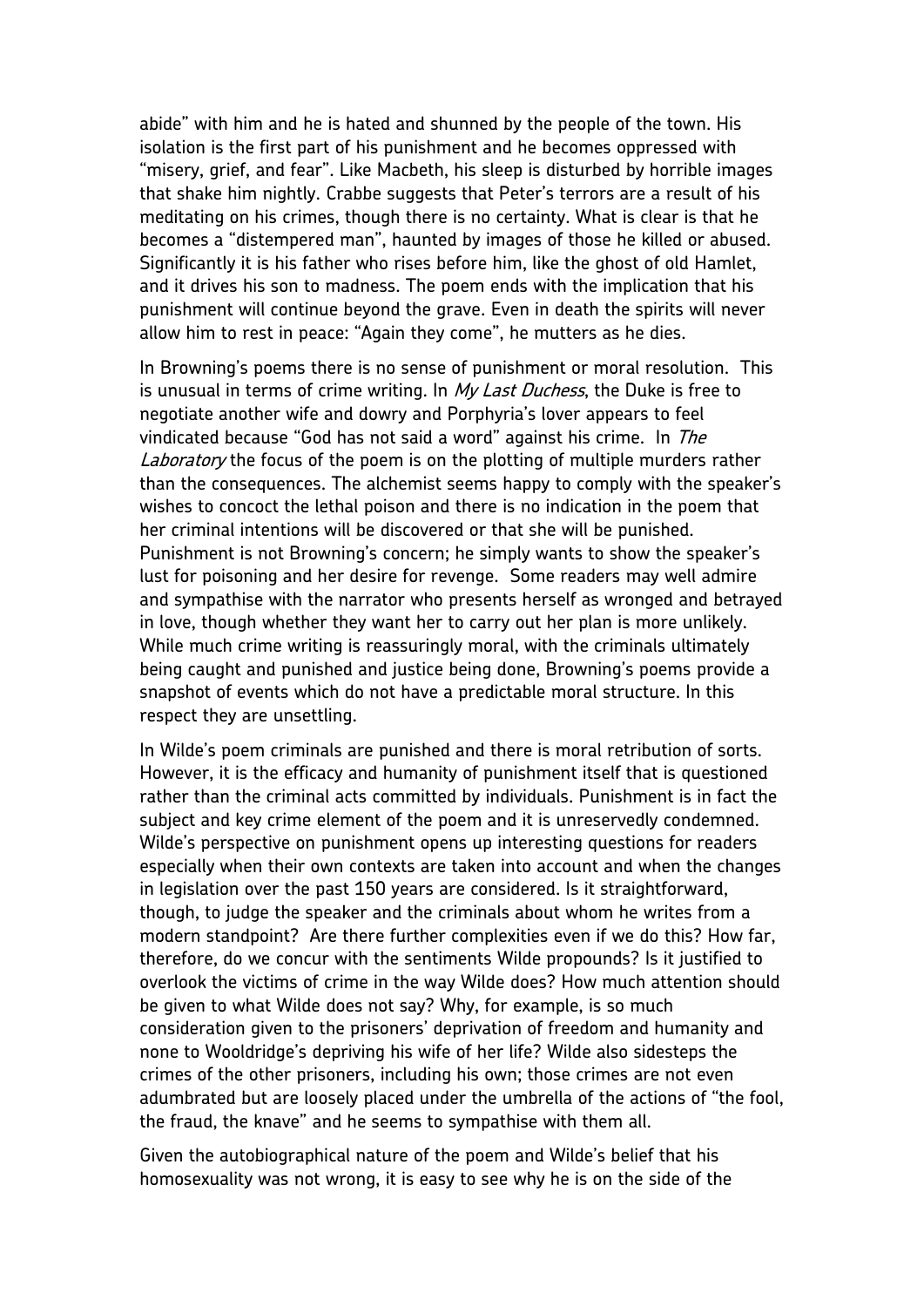criminal. Many readers will similarly condemn the injustice and immorality of his incarceration given that attitudes and laws have now changed. Sodomy, for example, the crime for which Wilde was convicted in 1895, is no longer punishable by law. However, making judgements on the issues raised by what is both said and unsaid in the poem is problematic. In his own case, an interesting contextual point is that many of Wilde's lovers were boys and by modern standards this would of course make him a paedophile, a crime for which today he would be condemned and sentenced, though interestingly the age of the boys was not a specific issue for Victorian moralisers or legislators. (Children had few rights in the nineteenth century and there was no law against heterosexual males having sexual relationships with young girls or of their marrying them if the girls had parental consent).

But Wilde neither attacks the legislative system in this poem (he says he knows not whether laws be right or wrong) nor the behaviour of the criminals (the trooper's murder of his wife is only fleetingly mentioned and when it is, it is rewritten as an act of bravery). His concern is the degradation of prison life (every cell in which prisoners dwell is a "foul and dark latrine" and "every prison that men build/Is built with bricks of shame") and the horror and inhumanity of capital punishment (when he is taken to the gallows, the trooper is hooked to the blackened beam by a greasy rope and his final prayer is strangled into a scream by the hangman's snare). The horror of the execution is intensified by the description of the contempt that is shown to the prisoner's body after his death. The warders mock the "swollen purple throat" and laugh at the shroud in which the convict lies. For the other prisoners who are witnesses, something dies in each of them - and that is "Hope". Wilde's experiences in *Reading Gaol* broke his spirit and the poem suggests why this was. As a Christian, Wilde despairs that prison is so cruel and unforgiving, that there are no flowers to grace the air, but only shards, pebbles and flints which harden the heart.

#### **Settings**

The settings crime writers choose for their stories are always significant. Crabbe chooses a variety of settings for his grim tale. Peter Grimes is part of a collection of rural poems Crabbe published in 1810 called The Borough. The location for Peter Grimes is a quiet Suffolk fishing town. Given that Peter is a fisherman, many scenes take place on the sea on his fishing boat and this is where his criminal behaviour is carried out. The isolation of the sea is also used to reflect Peter's emptiness when he is exiled from his community. A remote setting is also chosen by Browning for the story of *Porphyria's Lover*. The lover lives in an isolated cottage and on the night of the murder, the winds are howling and vexing the nearby lake mirroring his inner turmoil and psychotic nature. The secluded setting from which the lover tells his story as he sits with the dead body of Porphyria propped up on his shoulder triumphing in God's not passing judgement, also suggests that the murder may never be discovered.  $M_V$  Last Duchess is set in the Duke's aristocratic residence in Ferrara where his valuable art collection is on display, as a sign of his power. The fact that he reveals his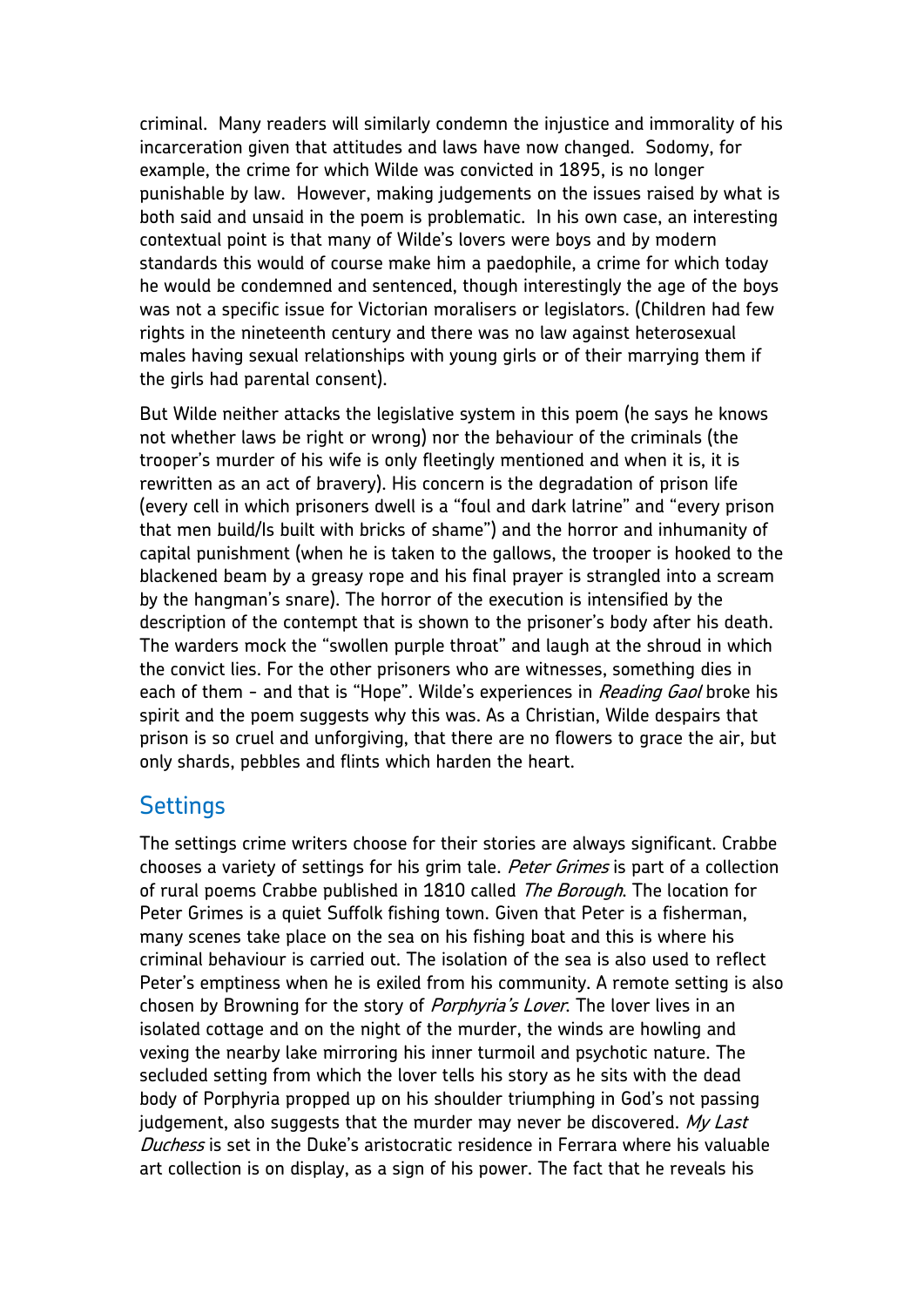crime to an envoy who is being shown the portrait of his last duchess during negotiations for his next marriage, suggests that he has no fear of any repercussions. He gave commands to have his last duchess killed because he could. His magnificent residence is his power base. The setting for The Laboratory is as the title suggests central to the story. The speaker refers to it as the "devil's smithy" and she enjoys the associations the various chemicals and the curling white smokes have with hell. Here she delights in the construction of the poison that will destroy her rivals, the gold oozing and the phial of exquisite blue. The laboratory is secretive and apart and contrasts with both the empty church where she has apparently gone to pray and with the aristocratic dance at the King's, part of the world of the Ancien Régime. Wilde's setting is also announced in the title of his poem. Reading Gaol, a place of much suffering and much introspection, was where he spent two years of his life and where his identity was removed; he was simply C33: cell block C, landing 3, cell 3. In the poem's narrative, he himself does not refer to the trooper (or anyone by name), other than giving his initials C. T. W. in the inscription at the start of the poem. The prison is grey, oppressive and forbidding, contrasting always with the little patch of blue the prisoners call the sky. It is also the place of execution for the trooper and the place where he is ignominiously buried, "a stretch of mud and sand by the hideous prison-wall".

#### Social commentary

All the poems imply criticism of the societies in which the crimes are committed and of which the murderers are products. Crabbe expresses clear disgust with the workhouses where boys are bought, describing them as "slave shops", and he criticises the values of a society where "none put the question" to Peter about his treatment of the boys. Although there is some disquiet about the ways he procures boys, nothing is done to stop him. Even after the death of the third boy, Peter is free. If the town's people and the burghers are seen as detectives of a sort, then they are ineffective, simply turning a blind eye. Similarly, Browning could be seen to be challenging the arranged marriages of both the Renaissance and Victorian times, through his reference to the Duke's desire for control over his young wife even in death, shown metaphorically through the curtain over her painting that "none puts by" but himself, and of his next wife, the sea-horse that Neptune will tame. Females in both *Porphyria's Lover* and My Last Duchess are presented as being at the mercy of cold and controlling men who view them as possessions while the seedy, criminal setting of *The Laboratory* paints a picture of a world with few morals or principles. Wilde is clearly condemning a society that sanctions capital punishment and a prison system that allows human beings to suffer "degraded and alone" without hope of forgiveness. He deliberately chose a ballad form for his poem so that he could speak widely to the proletarian. The ballad was circulated in Reynolds' Magazine, a magazine frequently read by members of the criminal classes with whom he came to identify.